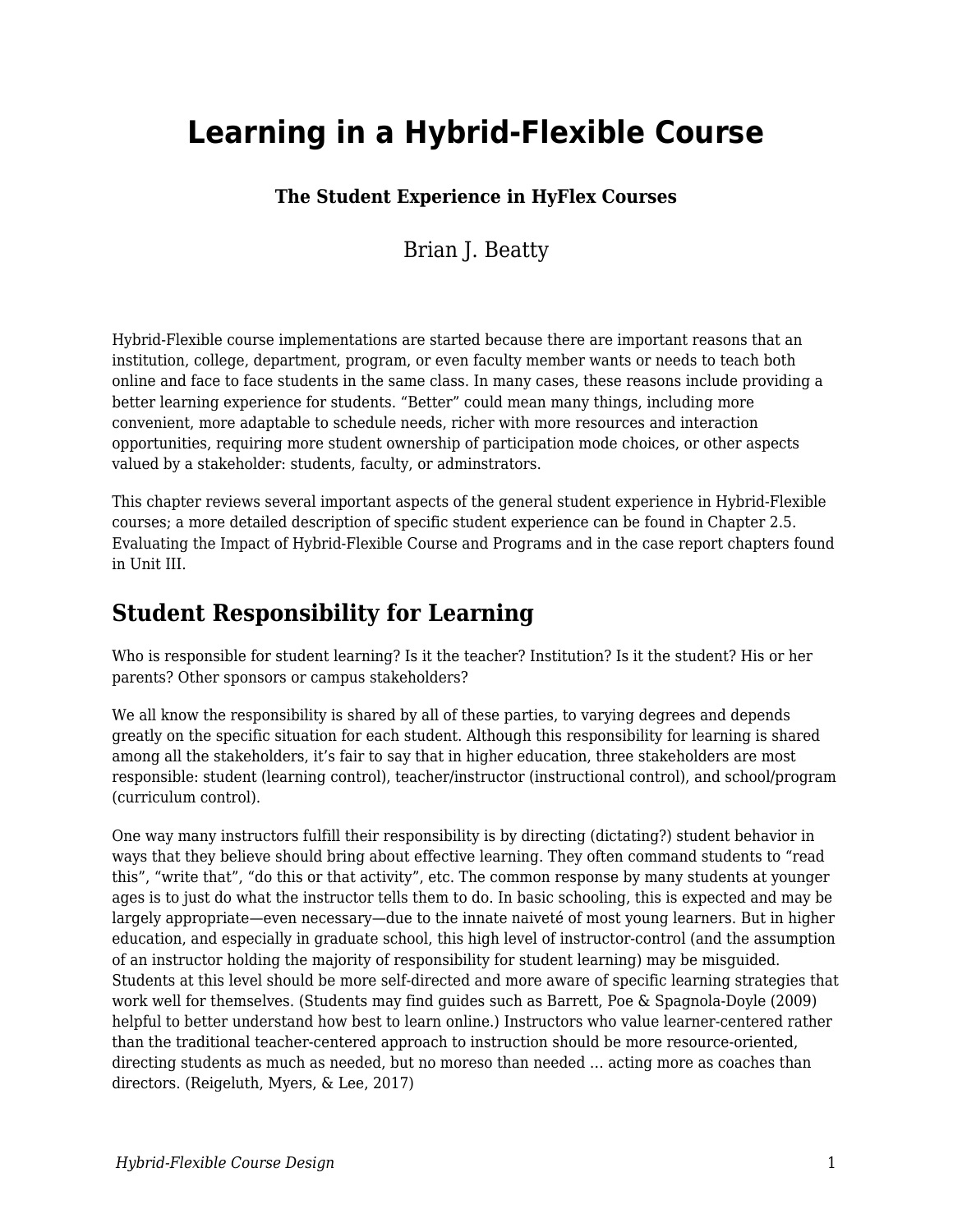HyFlex supports this "less-centered" role for the instructor by providing multiple ways of student participation in course learning activities. The HyFlex course design proscribes nothing about the way multiple perspectives are represented or supported in the specific content and/or activities used in a course, but does encourage a variety of ways that students can access content and complete course activities. When a variety of technologies and approaches are used to participate in learning experiences, it is very likely that alternative presentations of course content and interactions that support learning are used. Variety may be increased because of the nature of delivery. For example, a face to face class discussion is a different experience than a synchronous online discussion, which is a different experience than an asynchronous threaded online discussion.

When alternative learning paths are presented to students, and the students are given control over selecting their alternative, student control of learning is increased. And with increased control goes increased responsibility. HyFlex delivery leads to increased student responsibility for learning.

Are your students ready for that?

## **Connecting Students through Common Activities and Shared Experience**

We know that communities are formed when people with a shared goal are connected to each other as they complete common activities and share meaningful experiences. Learning communities are formed among people trying to learn in order to know and/or to do something they can't do right now. (Praloff & Pratt, 1999; Smith, MacGregor, Matthews, & Gabelnick, 2004) We (faculty) like to think of our classes as learning communities, whether or not any "true" community forms.

In the HyFlex course design I've used, activities connect online and classroom students in meaningful ways, in an effort to support and encourage the development of meaningful learning community. I believe that a strong sense of community enhances the learning experience on several dimensions—cognitively as more ideas are shared and peers collaborate in developing each others' understanding of content (social construction of knowledge), and socially as students participating in both modes feel more connected to each other, to the course, to the degree program, and (to a lesser extent) to the university. I think this may be especially important to design into a HyFlex course because there could be a significant imbalance in the numbers of students participating in each mode. In an interactive graduate seminar, there may be very few online learners from week to week, and in an undergraduate lecture-driven course there may be few classroom learners from week to week. (See Chapter 2.5. Evaluating the Impact of Hybrid-Flexible Course and Programs and the case reports in Unit III for detailed participation data.)

Shared required reflection discussion posts (in an asynchronous forum) are an important and low maintenance activity that draws students together frequently and regularly in a common experience. Students in a class are essentially a class-bound cohort, and are usually required to move through content, assignments, and other activities together with week to week synchronicity. If online students were allowed to complete course assignments and activities with true "anytime" freedom, this synchronicity might not be present, and that could lessen the development of learning community.

Other important shared experiences include peer-reviews of substantial class assignments and the use of common archives of classroom and online discussions. Peer reviews of ongoing work and the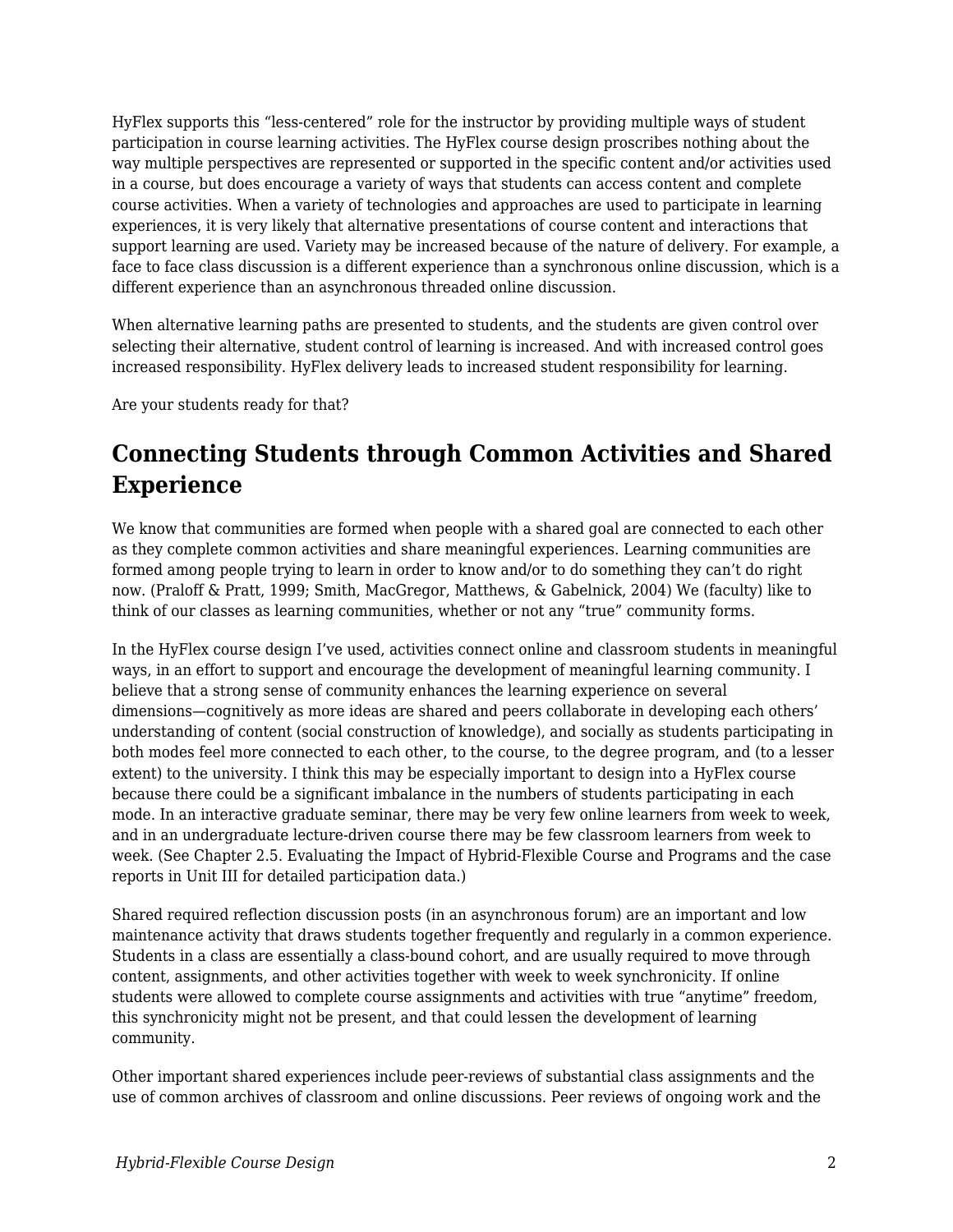social connections from sharing in a discussion experience (even when reviewing an archive) can both strengthen the learning community. Regular peer reviews of assignments (often written papers) encourage students to give, solicit and receive feedback from peers who may be online or may be meeting together in the classroom. When assignments are posted to an online space shared by all students, peer reviews that cross participation modes are afforded and may even be encouraged. In a HyFlex course, both online and classroom discussions may be archived for later review. If ongoing online discussions are referenced in live classroom discussions, the natural conceptual and social linkages between the two discussions are strengthened. When classroom student voices are included in recorded discussion archives, students who are working online may recognize their own voice or those of other online peers (if they were part of that particular classroom discussion) and form an additional social connection.

A potential advantage of the HyFlex course design over a purely bi-modal course (where students are either fully online or fully classroom-based all the time) or a typical hybrid course (where the instructor dictates the participation mode for all students) is that students have the freedom (and capability, perhaps) to switch back and forth, so that they can be members of both learning community subgroups and can form close attachments with members of both subgroups if desired.

### **Discussions Drive Connections among Students**

In a HyFlex course, online discussions are a primary means of connecting students who complete class activities online and in-person in the classroom. Though a natural connection point among all students is course content, in general, content itself is not interactive. Students can just as easily read a text, watch a video, or listen to a podcast on their own time in preparation for class, whether they plan to come to a class meeting or participate in online asynchronous activities in any given week. Content resources don't generally *drive* interaction. Well-designed interaction works with content to generate knowledge in the minds of learners and within the learning community itself.

What *does* drive (enable, facilitate, require) interaction? In the HyFlex courses I teach, the driver is usually an interactive discussion requirement. Students use discussions in at least two ways; as a place for open reflective discourse about their learning process and products, and as a social environment that provides an opportunity to test out ideas, receive feedback, and generally share their developing understanding about course content (asking and answering topical questions).

[Note: Some course designs also use substantial group projects that include students from multiple particpation modes in the same group. This method can work well, but it also may be complicated for students who are not prepared to work alongside both local and remote students.]

## **Reflection Discussions: A Shared Experience to Connect Students**

One assignment commonly used in HyFlex courses both at the graduate and undergraduate level is a weekly contribution to a reflection forum. Here is a sample assignment description for the reflection post, an excerpt from an Introduction to Instructional Design course syllabus:

"Weekly you will post your thoughts about the class, your project and the instructional design field in an ongoing discussion thread. These posts are intended to help you consider questions important to you, and capture your thoughts at selected instances in time. Posts will be viewable by others, though there is no requirement for others to read or reply to anyone else's posts." (ITEC 801 Instructional Design Course Syllabus)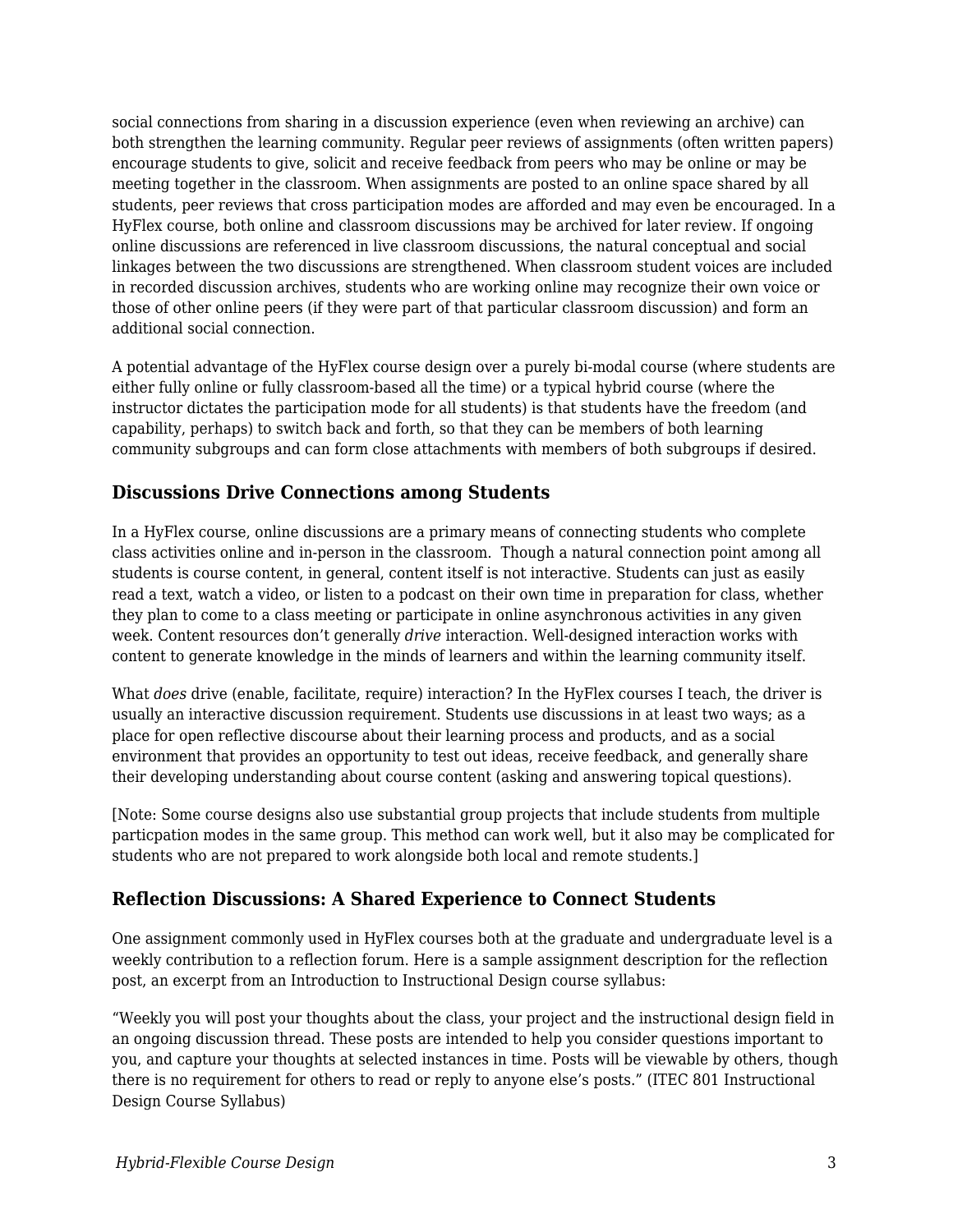The rationale for this reflection assignment is two-fold. First, the instructor wants each student to reflect on and reveal something about their learning process throughout the semester on a regular basis. The reflective post, with the topic open to whatever each student wants to talk about as long as it is somehow connected to their course experience, provides evidence of their reflection for the instructor to see. A weekly assignment keeps students reflecting on a regular basis. Second, the instructor wants students to be able to read the reflections of their peers without the additional requirement to read and interact (reply) with others. In this way, students are provided their own "soapbox" in a public forum without adding to the already significant interaction work load for the course. The instructor also wants to provide students with the option of replying to others' reflections if they desire to do so. Interestingly, in classes that have used this activity, it seems that about 5% of the reflection posts elicit replies from other students. And while it is impossible to tell how many reflection posts are read by peers, any modern learning management system (LMS) can generate a daily email summary of all discussion activity (including reflections) and send it to each student and the instructor. LMS logs commonly reveal that many students read the reflection posts of their peers prior to posting their own refection in a given week.

Because all students complete weekly reflection posts and because the assignment is relatively easy to complete quickly (typical posts are 100-200 words—slightly longer than this paragraph), we have found this to be effective in connecting online and classroom students with each other. The weekly reflection activity is itself a common experience shared by all students, and students often discover other shared learning experiences in the anecdotes, questions, and insights shared by their peers in their reflections.

## **Reflection Posts in Practice – Do They Work?**

What do higher education students write about when asked to reflect upon their learning in a course of study? Does the style or substance of their reflections change over time, or when is it made public to others in their course? When we completed an initial study of the reflections posts assigned to students in one of San Francisco State's graduate programs, we applied qualitative and quantitative analysis measures to student-generated data to understand the significance of using online reflection posts to encourage student reflective practice in a HyFlex course. (Beatty, 2007) The study we completed looked at 300 posts completed by 24 students in one semester. We wanted to know what kind of posts they were writing (social, content-focused, metacognitive, or application oriented), how much they posted, and whether or not their patterns changed over the course of a semester. (Detailed results of this study can be found in Chapter 2.5. Evaluating the Impact of Hybrid-Flexible Course and Programs.)

The context: Students are required to post a reflection (essentially a journal entry) each week to an online forum. Weekly participation accounts for 10% of their course grade. The assignment complements additional topical and application discussion posting requirements for online students and content-focused discussion participation for in-class students. Reflection posts are viewable to course peers; the LMS sends out daily email digest (all posts that day). When asked, most students report reading these email digests. Students have the option of replying to other students' reflection, but are not required to read or reply to others.

Here is a sample student reflection comment about their course experience that references this assignment:

"This term has been a valuable one for me, and this class played no small part in my success. I would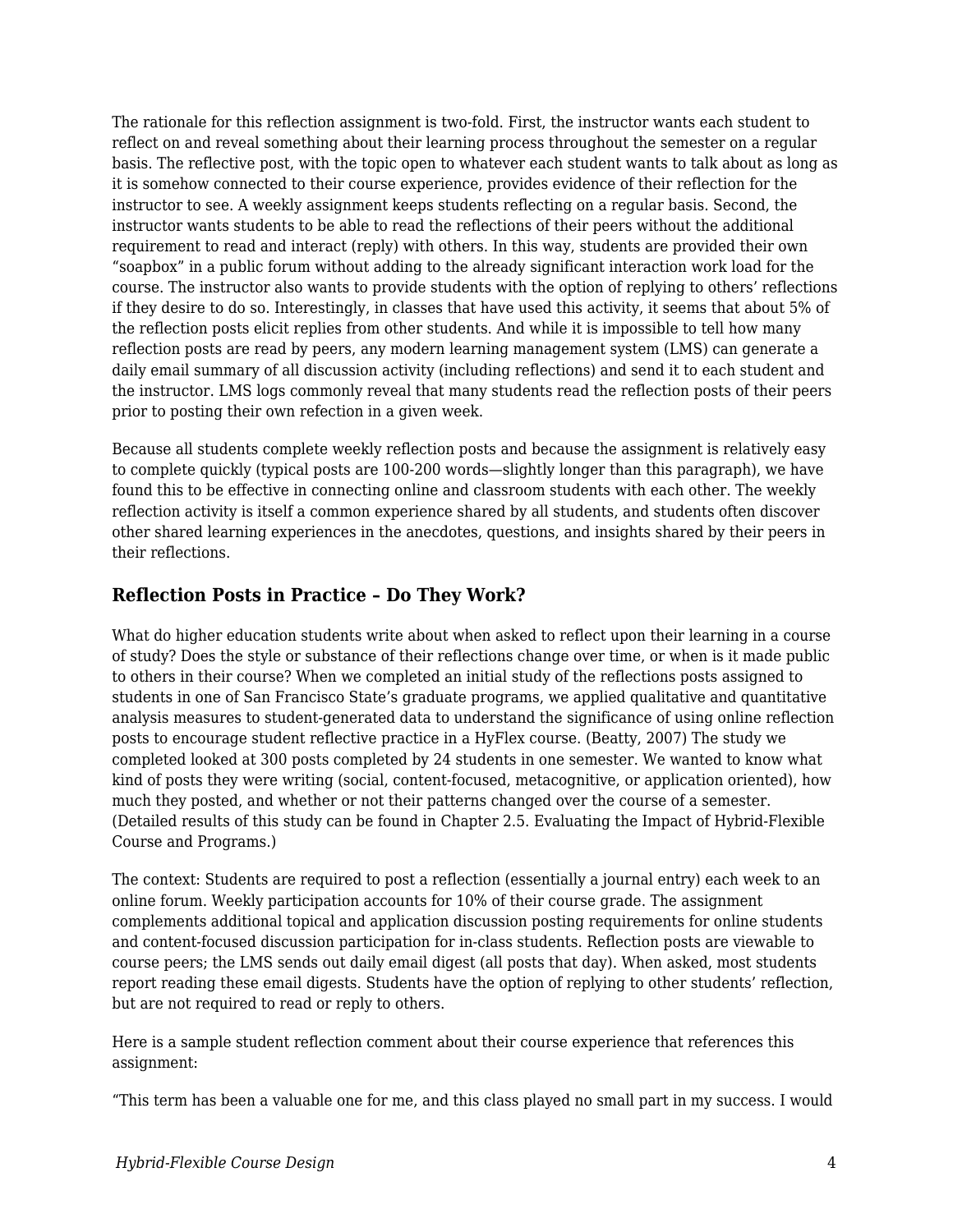have to go out on a limb and say that what I lost in social interaction by attending online was more than made up for by the process of reflection, essays, and blog posts. It is surprising to me the power of being able to record my thoughts for posterity. The intentionality of posting a thought or request is surprisingly effective in directing one's actions and goals. Perhaps it is just as important that these posts were tempered with the knowledge that they were in a public forum and I would be accountable for my statements. Thank you all for the wonderful semester."

In any semester, we've found that about 90% of students complete most or all of these assigned posts. Some students clearly do not see the value in completing them and choose to sacrifice part of their grade instead of complying (and sacrificing the potential value to their own learning). But most find value in reflecting publicly on their learning.

## **Topical Discussions: Generative Learning Activities Focused on Course Content**

In many higher education courses, especially seminar courses, the instructor facilitates the exploration of a defined body of content and requires students to read a lot of information and make some sense of it, building their knowledge as they go. (Sound familiar?) Many classes require students to complete comprehensive projects throughout the course of study, so at the end of the term, students have learned quite a bit and show what they learned in their project artifacts, various reports assigned by the instructor, and final exams.

After new information has been presented to students, they usually need an intermediate opportunity to develop understanding before they can focus on applying new knowledge to their complex project settings. This is what interactive discussions are for … testing out new ideas and beginning to think about how new information is relevant, similar or different to what is already known, how it fits or doesn't fit within existing mental schema, how it contributes to or detracts from a sense of confidence and satisfaction in learning the content, and so on. Interactive discussions provide a vehicle for generative learning activity, which is critical to learning complex intellectual and cognitive skills. (Lee, Lim, & Grabowski, 2008)

In an interactive HyFlex class, classroom students participate in weekly discussions about the current course topic. These are often recorded and archived for later review by all students—both online and classroom. Recordings capture more than just content; they also capture information about how students are learning—who is talking (or not)?, what is being said (or not)?, and how are understandings changing?

Online discussions typically take place in an asynchronous forum. Students working online respond to a prepared discussion prompt that asks them to "talk about" course information in a meaningful way—often challenging them to begin to apply new concepts to their project context. Students are required to post their own response, reply to several others, and then to "reply to replies" before the discussion closes after a week. And after a discussion is "closed' students can continue to read and interact in the forum even though the grading period has ended.

Besides generating learning activity, both online and classroom interactive discussions also generate additional course content. In most discussions, students bring up applications of concepts to situations they've experienced or to their current application project(s). Whether online or in the classroom, the resource set of archived discussions from all modes of a HyFlex class represents a substantial amount of learning opportunity for students (and faculty!) that would not be present, or at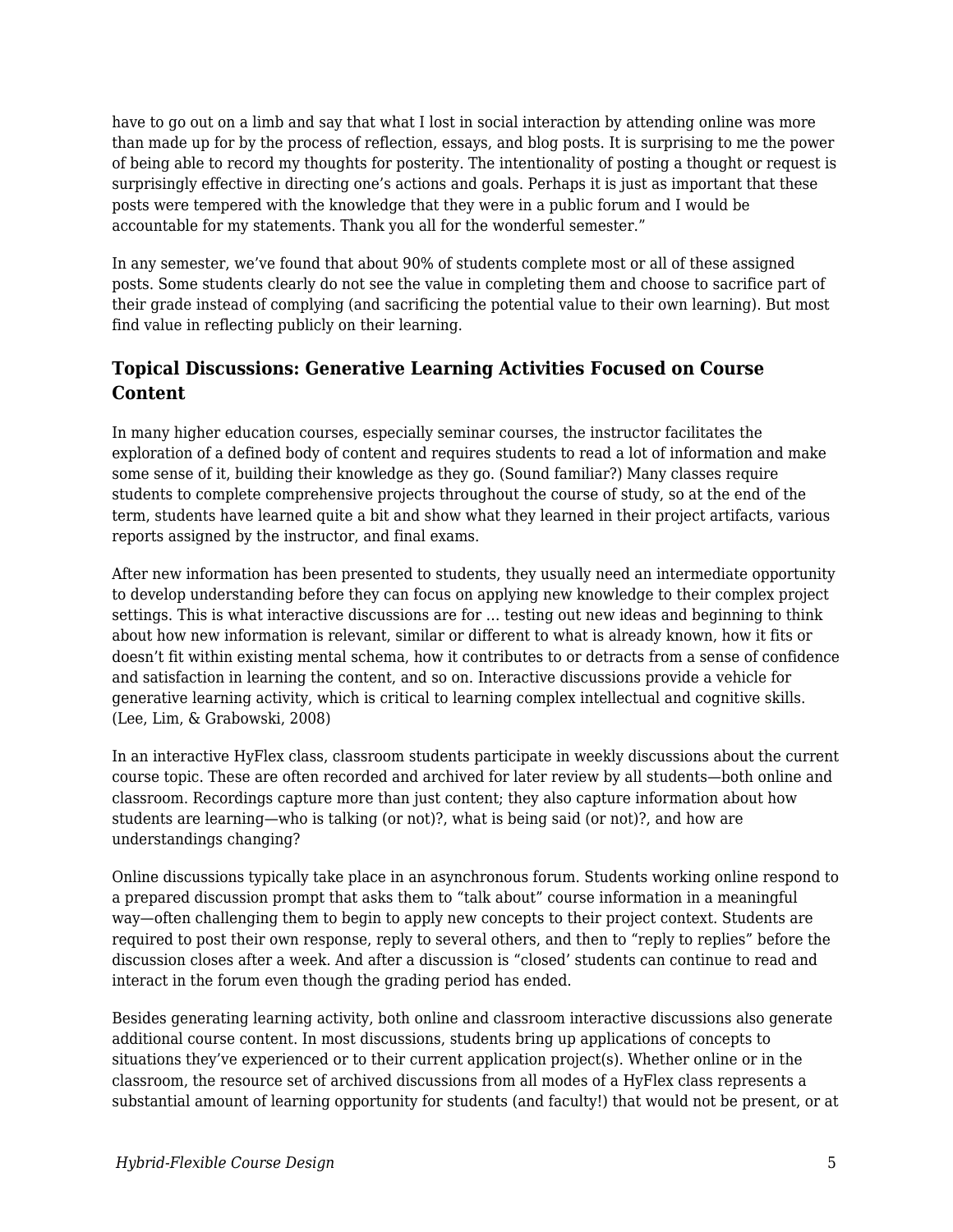least not as robust as that in a single mode class.

### **Effective Practices: Overlapping Discussions**

One method of combining classroom and online students that I have found effective is to overlap the two sets of students in a topical discussion. Often, I will use small discussion groups in class to focus on various aspects of a concept or principle we are studying. Those groups will usually create some form of summary to report back to the larger group in a facilitated debriefing discussion. Since we have access to our LMS in class, the student groups are expected to post their summaries (text, PPT, web links, etc.) to a threaded discussion forum in preparation for the whole class discussion.

When online students are part of our synchronous class, they join in the live small group discussions, either together with other synchronous online students (using our current web conferencing tool) or with one or more classroom students using a local computer workstation (typically a student laptop) to connect. Online students who complete their class activities later that week are required to join in the topical discussion that was started in class. I've found that many classroom students are drawn back into the discussion forum later in the week, in response to the participation of their online colleagues, even though they aren't required to extend their participation beyond the formal class session. Daily LMS summaries of new online discussion posts help bring about this additional participation.

This method provides a richer online discussion environment for asynchronous online students, since they can join in discussions already started, and their classroom colleagues may be more likely to respond to posts connecting to their previous work completed in class. More interaction in the discussion forum throughout the week helps all students stay more closely connected to the class (content and people), because they "see" interaction happening through the regular system messages they receive. Another benefit to the classroom students is that their discussions in class create meaningful artifacts that summarize their thinking and provide an opportunity for ongoing reflection about course content as the discussion extends beyond the end of the class session.

Overall, many instructors find this approach effective and easy to facilitate. The biggest challenge is often integrating live online students into the small group discussions taking place in the classroom, but even that usually becomes quick and efficient with a little practice and experience (both for the instructor and both sides of the student connection).

If you're an instructor planning to use HyFlex delivery, you may want to design for overlapping discussions.

## **The Student Voice on HyFlex**

I asked one of a San Francisco State University graduate students to talk about her experience as a HyFlex student in several Instructional Technology MA program courses. Here is what she said:

"As an MA/Ed ITEC student who graduates this month, I'm feeling a sense of grateful surprise that the program wasn't exactly what I'd expected, but was in many ways much more valuable. When I began attending SFSU in August of 2009, I thought I was starting an online program with infrequent face-to-face classes. As an adult learner this suited me; I assumed I'd just power through the coursework. Once in the program, I realized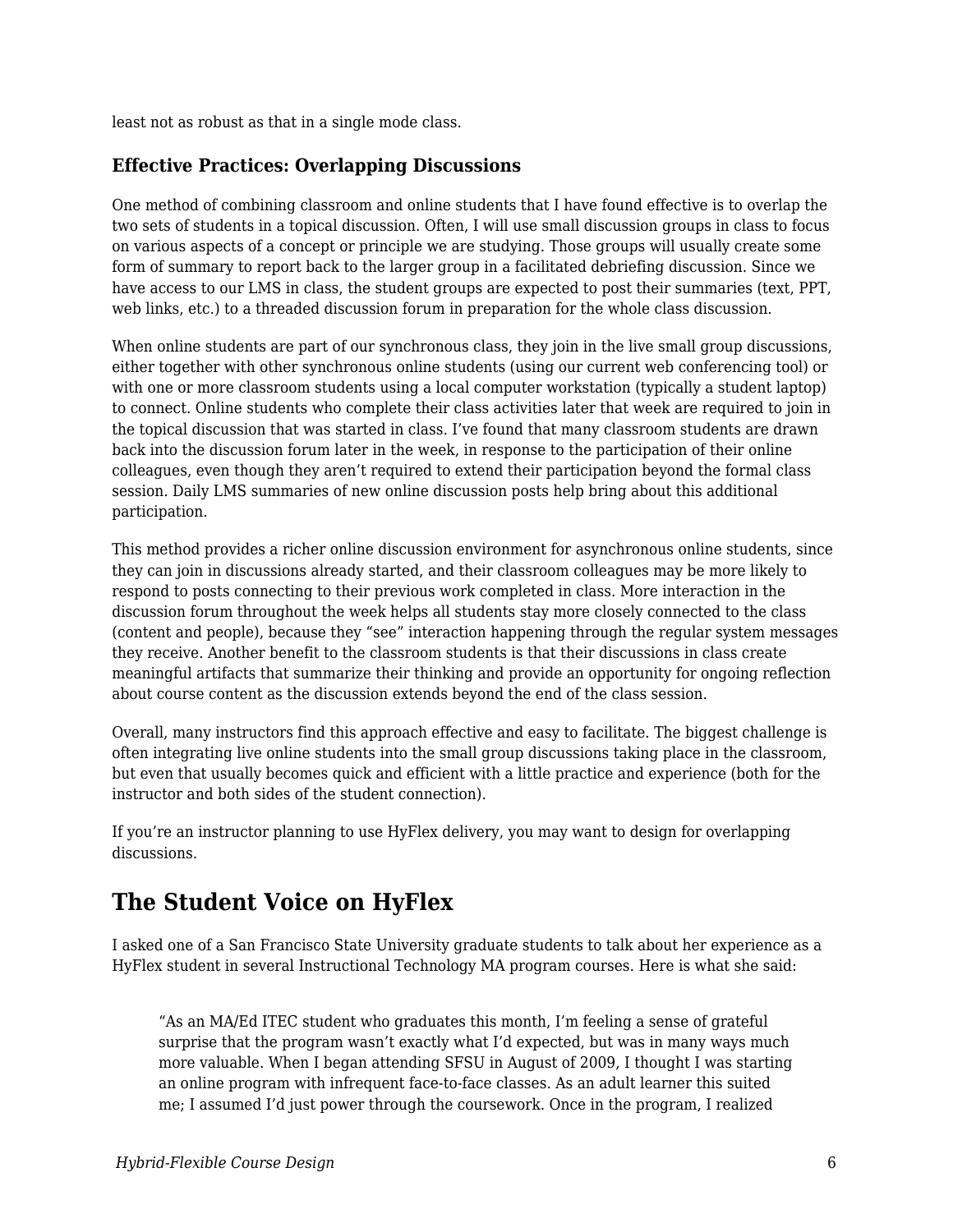this was not what I'd gotten into. I found myself being offered a full classroom experience, augmented by technology. After grousing for a few weeks about how poorly the technology worked in comparison to the fancy phone-based systems I was accustomed to in the corporate world, then realizing how limited the department's resources were and how willing everyone was to make it work, I settled into learning. I found great value in class time and meeting with peers, many of whom have extremely interesting backgrounds. Within the first semester, I had to confess that I would have missed a lot in an online-only program.

Hyflex, as it's implemented at SFSU, lets an instructor store their materials in a learning management system (LMS), then present in a typical classroom, but with an online window for students who can't come to class. Our LMS, which we call iLearn, is a custom online application created in Moodle. Think of it as a repository for files, an outliner that assembles those files to align with the course syllabus, and a suite of communication tools—forums and notifications for example—that let you receive assignments, delivery your work, and engage in discussions with your instructor and peers. An important part of the SFSU educational philosophy is personal reflection, and forums allow a natural way to reflect on what you've learned each week. Our classroom collaboration tool is the commercial product Elluminate (www.elluminate.com), a shared whiteboard with recording capabilities. Elluminate lets you attend class from home or another location, which we call synchronous use, or watch the video-taped class later, asynchronously. It's great if you have to travel for work, or drive a long distance to school and don't want to attend in person each week, or simply if you miss a class.

I took the entire ITEC 801 course online, in part just to see what it was like, and I found I could track well with the class and complete all my assignments without attending a single classroom day. Now, did I make the best use of the 801 offering? Perhaps not. But working online suited my independent needs, and I was grateful to have an opportunity to choose.

In retrospect, I have to say that I'm very happy to have chosen a 'hybrid' program rather than a purely distance course. Learners need flexibility, and to me, the Hyflex process provides this, and should be standard for any classroom work that can accommodate this approach. But you never want to underestimate what you can learn by being in a classroom with a good professor and others who share your interests. There's an alchemy there that may surprise you."

Catherine Mone – ITEC 2010

### **More Student Reflections on their HyFlex Experience**

A number of years ago, we asked several students to provide us a summary of their perspectives of the HyFlex experience. Click each video to listen to what they said. Each video is approximately 4 minutes long.

#### **Nate Kaufman:<http://youtu.be/h60x7Miy9fk>**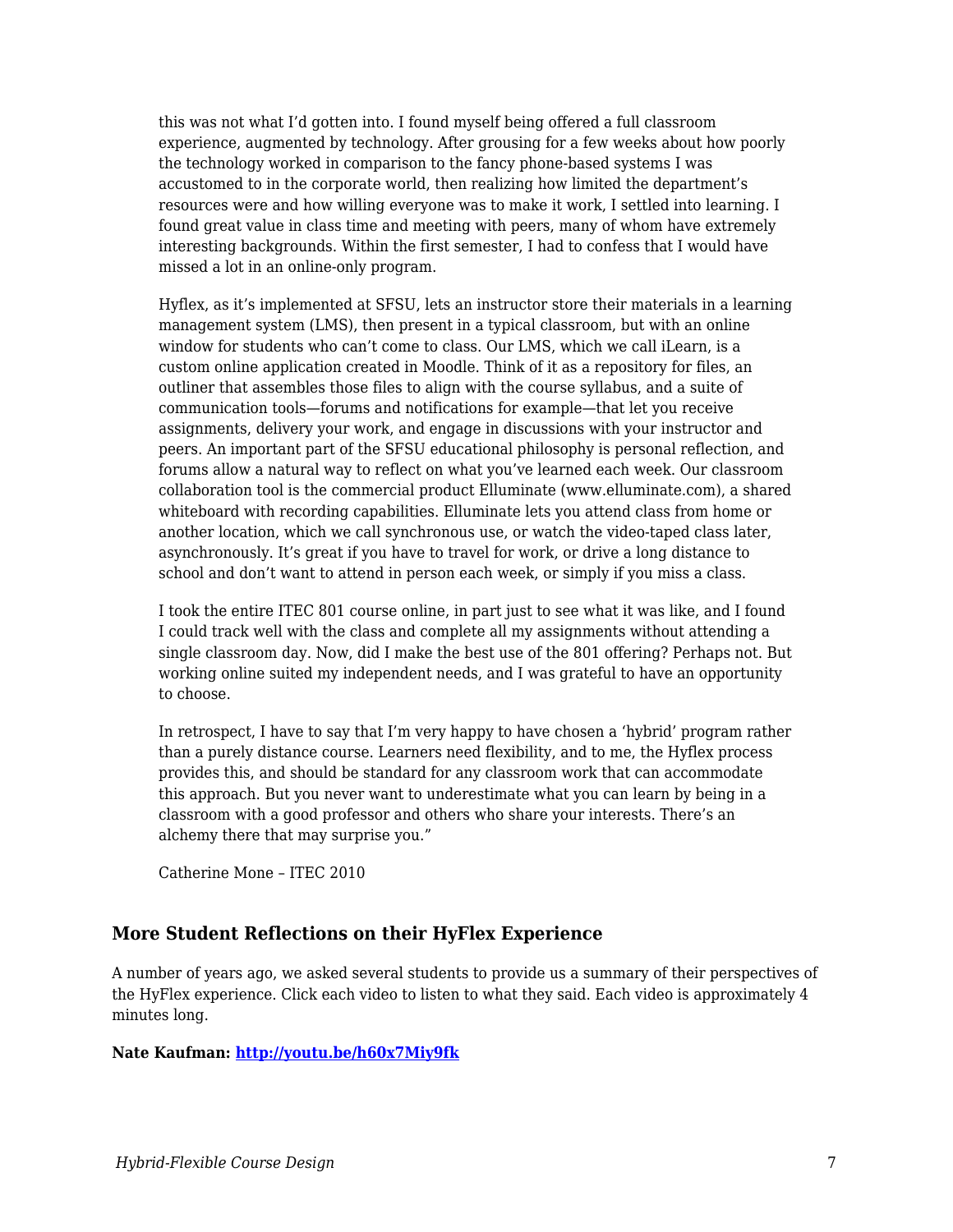

[Watch on YouTube https://edtechbooks.org/-bfD](https://www.youtube.com/embed/h60x7Miy9fk?autoplay=1&rel=0&showinfo=0&modestbranding=1)

**Gustavo Campos: <http://youtu.be/0zddgiLVt5Y>**



[Watch on YouTube https://edtechbooks.org/-IxU](https://www.youtube.com/embed/0zddgiLVt5Y?autoplay=1&rel=0&showinfo=0&modestbranding=1)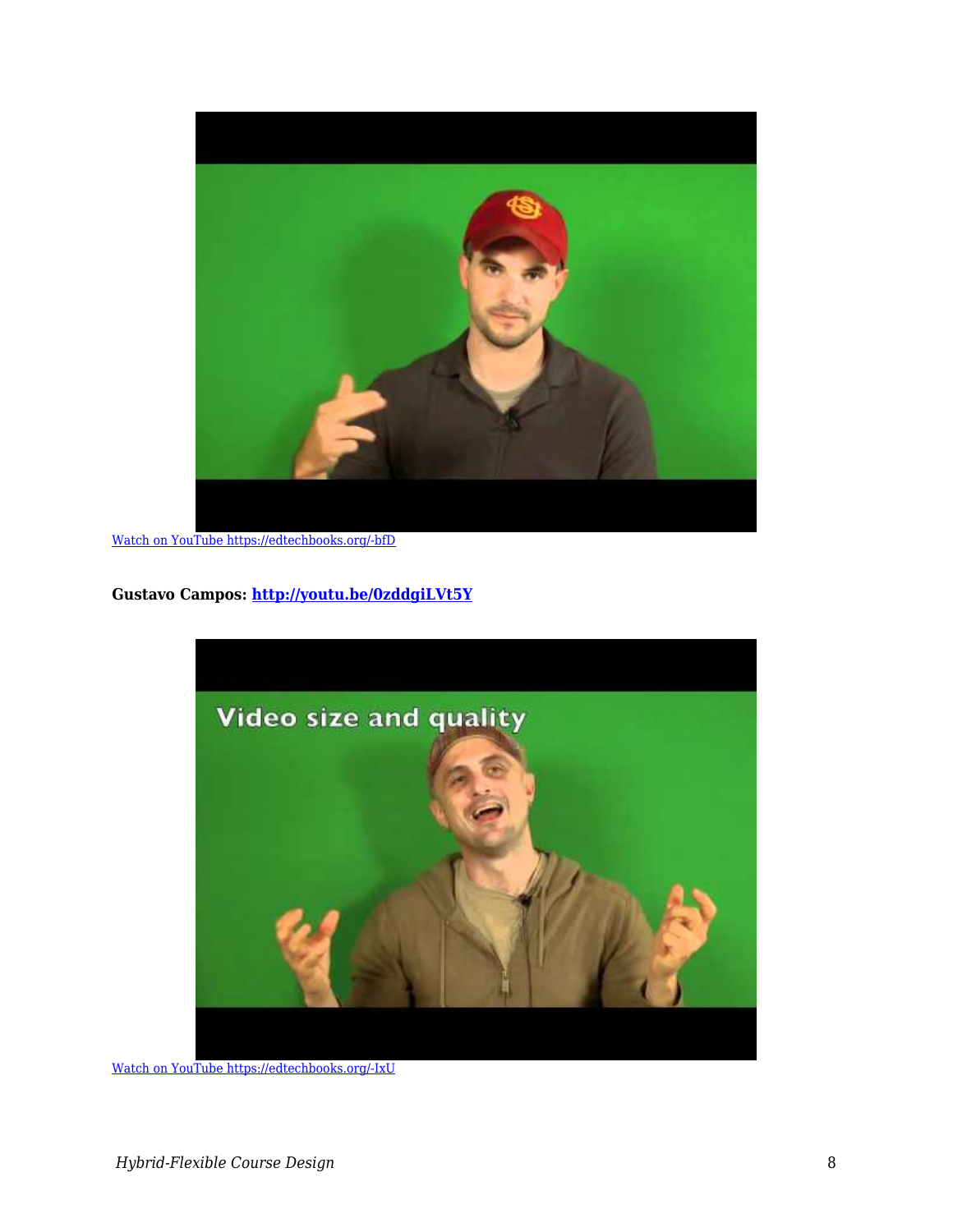**Jess Kaufmann:<http://youtu.be/jVlzWRXBDyY>**



[Watch on YouTube https://edtechbooks.org/-SZbS](https://www.youtube.com/embed/jVlzWRXBDyY?autoplay=1&rel=0&showinfo=0&modestbranding=1)

#### **Joel Compton: <http://youtu.be/6ExBNhNuTPc>**

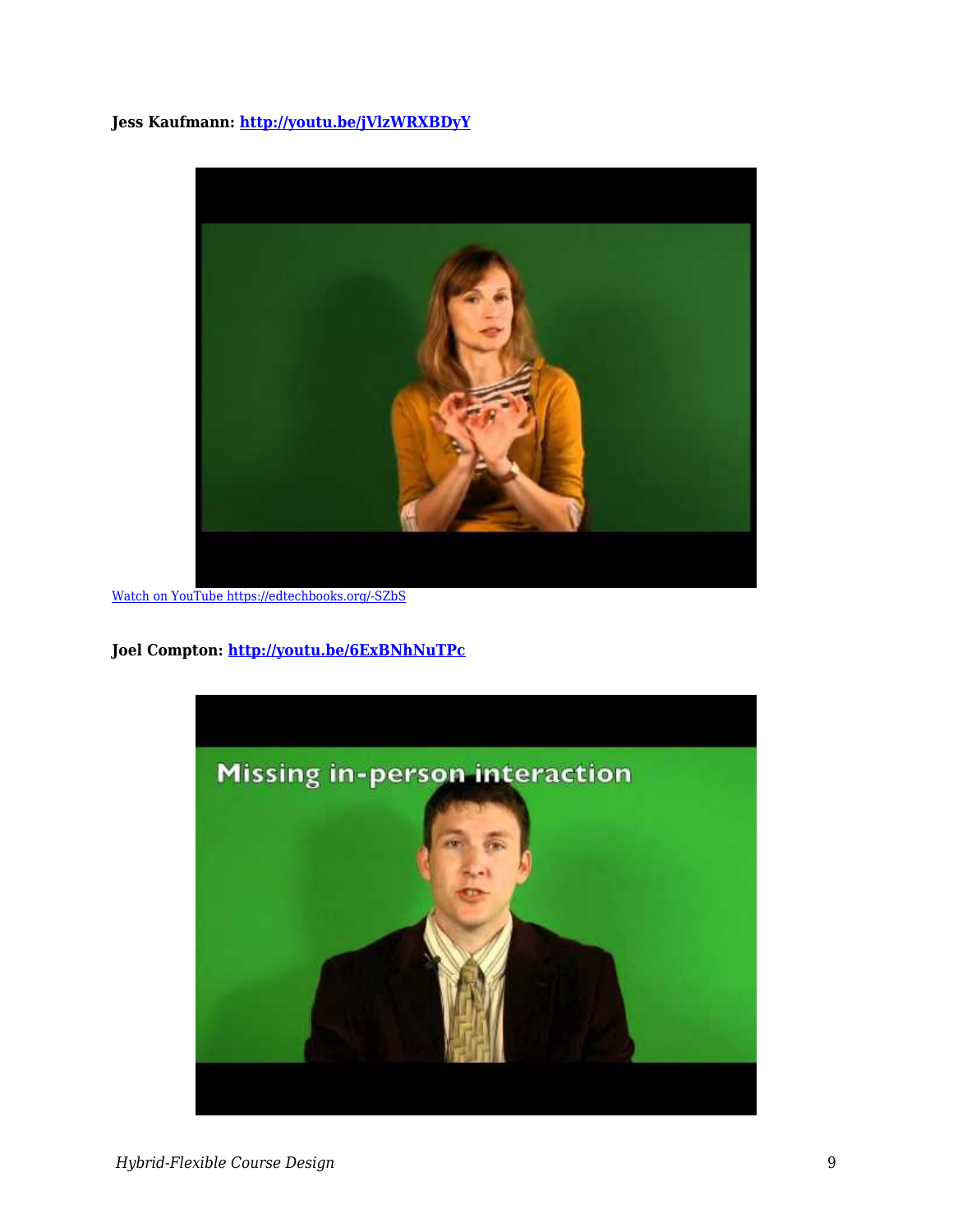### **From Students to Students: Tips for Succeeding in a HyFlex Class**

We asked three of our students to provide guidance for other students just starting out in a HyFlex class, or considering enrolling in a HyFlex class. Here is what they said.

#### **David Miles: 10 Do's and Don'ts of a Hybrid Course**

Taking classes can be a fairly daunting task when faced with the demands of busy life schedules. Here's a solution, take your courses online. You've tried that but sometimes you just feel left out of the classroom's social loop. Well have you tried a hybrid solution yet? A hybrid course will allow you to attend your class face-to-face, online or both.

Here are some tips to help you succeed in your hybrid course:

1. Don't Treat It Like One or the Other

This is a hybrid course so use the benefits of each style of the course even if you'll be doing primarily one over the other. If you're going to be primarily a face-to-face student make sure to use the online notes and, course materials and if available the class recordings to accent your own in class notes. If you'll primarily be taking the course as an online student don't forget there are real live people in this class to interact with and a live instructor to ask questions to.

2. Do Read the Syllabus

There's tons of information here. Everything from the instructor's office hours to course assignments can be found in the syllabus. It's a quick way to find standard information about the class. So give it a look on or before the first day

of class and give yourself an idea of what you're about to embark on.

3. Don't Sit Idly By

Participate, participate, participate. You have to get involved in the class, especially if you're online. When there's a class discussion or forum posts by your classmates have a voice and respond. When you're online if you don't speak up people can easily forget that you're even there. Not being seen by your classmates or instructor can have a negative impact on your grade.

4. Do Get to Know Your Classmates

Everyone who's asked to share notes in a face-to-face class knows that your classmates can be your best friends. The same applies to those students taking the course primarily online. Classmates can answer question that are unclear to you, catch you up on things you've missed and even be a sounding board for you to bounce your thoughts off. Social interaction will also alleviate the feeling of disconnect some students feel with a class solely online.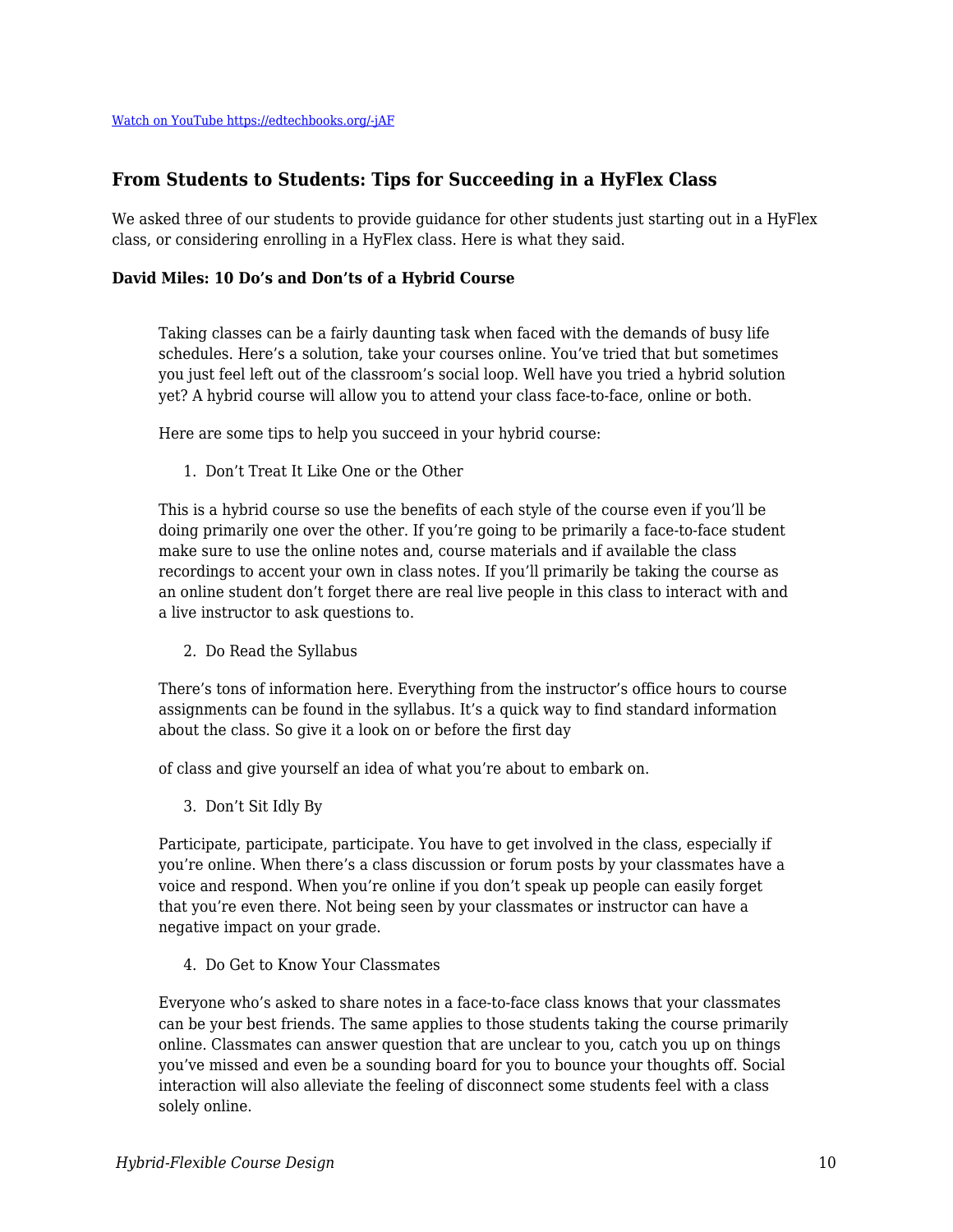#### 5. Don't Forget to Reflect

Many instructors ask students to write reflection papers for each class or week that has gone by for the class. Whatever the time frame of the reflections are, try and do them as they come up. Going back in the end an looking through your notes or revisiting the entire online library for the course to write your reflections can be exhausting and probably won't look that great to your instructor either.

6. Do Attend A Class (F2F)

Are things getting rough online? Is motivation to keep up with online work getting a little low? Well why not go in to the face-to-face portion of the class. Interaction with real living people in a "normal" classroom setting can be just the

jolt you need to get things going again. It will also give you chance to meet the people you've been interacting with in your virtual settings, talk with your instructor and get out of the house for a much needed breath of fresh air. See number seven.

7. Don't Get Stuck In Front of Your Computer

Take a break. Schoolwork can get tough if you're spending all your time sitting if front of a computer. Many people opting for more of an online education do so because of work schedules that don't permit for attending classes face-to-face. If you're working on a computer, studying on a computer and playing on a computer chances are you'll need to step away and clear your head and give your eyes a break from staring into the glow of a computer monitor. Hybrid

courses are about having the best of both educational worlds so if you've been spending too much time in front of the computer give face-to-face a try.

8. Do Talk With Your Instructor

One quick and simple way to get a feel for how things are going with any course is to talk with your instructor and hybrid courses are no exception. You'll have quite a number of options to do this. You can chat with them through

emails, in online forums/discussions, in person during regular office hours or in class during normal regular class hours. Instructors can help with any number of topics and should not be shied away from. Don't forget there to help you; instructors' goal is for you to succeed not to fail.

9. Don't Flake

It's easy to hide out in both face-to-face and online classes and not get a lot done. A major portion of a successful hybrid class is the interaction between all involved. If you're distancing yourself from the class it makes it that much harder for everyone else. Make sure when you a lot time to be a part of the course to actually show up and do your best to be a part of the class. Hybrid courses can have group assignments, discussions boards, forums, emails discussions and presentations all of which need every student to be involved to the most effective for everyone.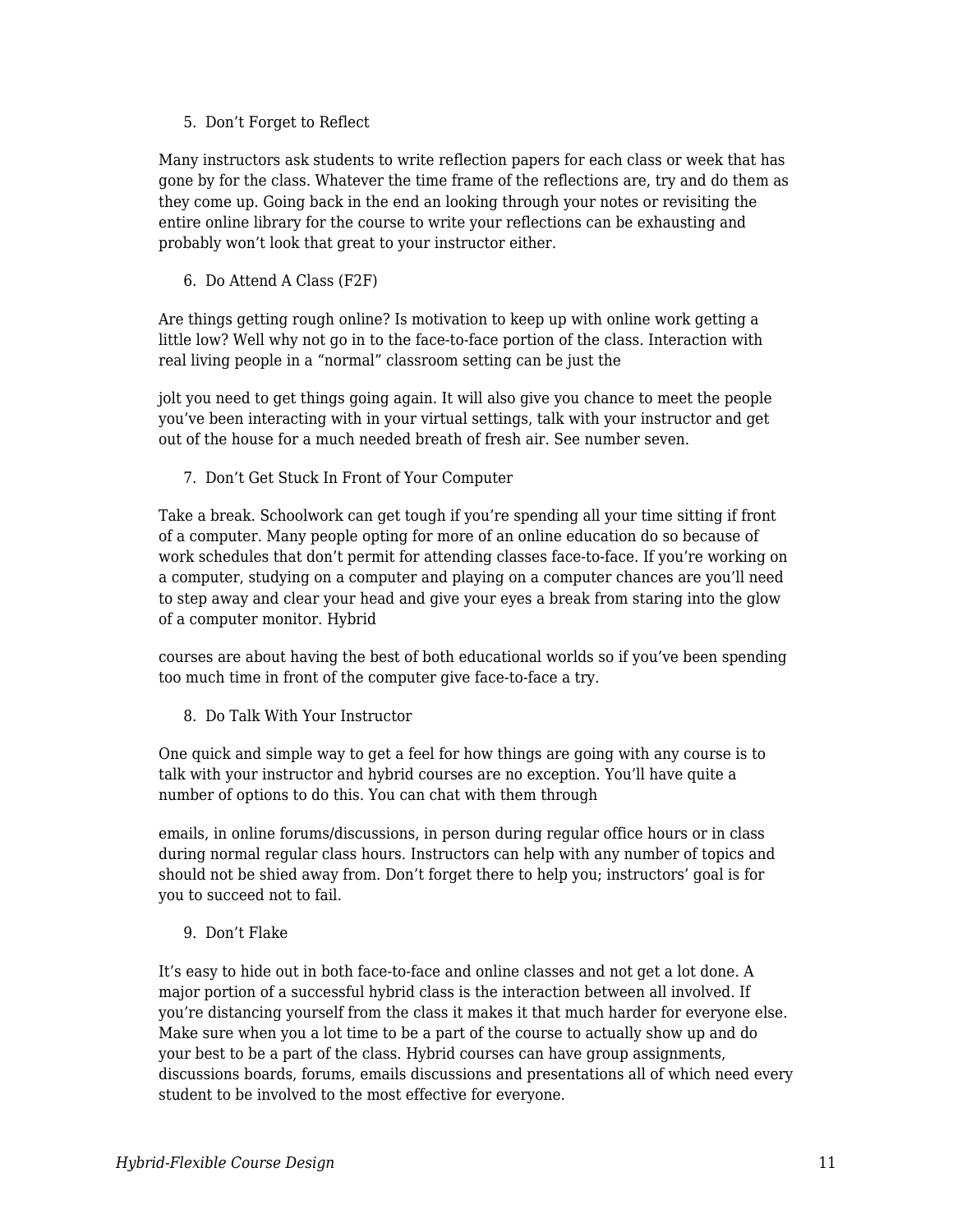#### 10. Do Have Fun

You're taking this class for a reason, whether it is a need for a specific degree program or personal interest; so enjoy the class you've chosen to take. Utilize all the available tools of the hybrid structure to make the most of the class. If you're a face-to-face student opt for a class or two online or pair up with another student that's primarily online and vice versa if you're planning on being primarily an online student. Classes you enjoy you're more likely to participate in, keep up with your assignments and overall do better in the class.

Editor's Note: David Miles Rayner was a 2007-2008 graduate student in the ITEC MA program at SF State. David completed one HyFlex courses during his program of studies.

#### **Brian Rayner: HyFlex Tips for Success**

 $\mathcal{L}_\text{max}$ 

#### Do

- 1. DO plan to attend class when you can.
	- a. Peer interaction is invaluable. (They may know things you don't.)
- 2. DO turn in assignments ASAP regardless.
	- a. More time for peer feedback.
	- b. Time to revise, means a potentially better grade.
- 3. DO make sure that you have all the necessary plug-ins for your computer to play the videos or audio files that are recorded during the live class.
- 4. DO take advantage of the HyFlex environment if you can't drive into the city for class. There is a lot to gain from the online learning opportunity. a. After all, this is instructional technology.
- 5. DO use the online assignments even if you do attend the live class.
- 6. DO use headphones if possible during online classes.
	- a. It helps to minimize the echo.
- 7. DO try completing online materials during the normally scheduled time.
	- a. If you already have the time blocked out, then you'll get it done and won't have to try to fit it into your busy schedule later.
- 8. DO plan ahead for online classes.
	- a. Try to go through all the motions while in the classroom to see how it will work from home.

#### Don't

- 1. DON'T wait till the assignment is due to post it.
	- 1. You can't take advantage of peer feedback.
	- 2. You can't revise it to get a better grade.
- 2. DON'T keep your microphone on during online classes if you aren't speaking.
	- 1. It creates a lot of feedback and can disrupt the class.
- 3. DON'T wait to do online work for the night before a scheduled class.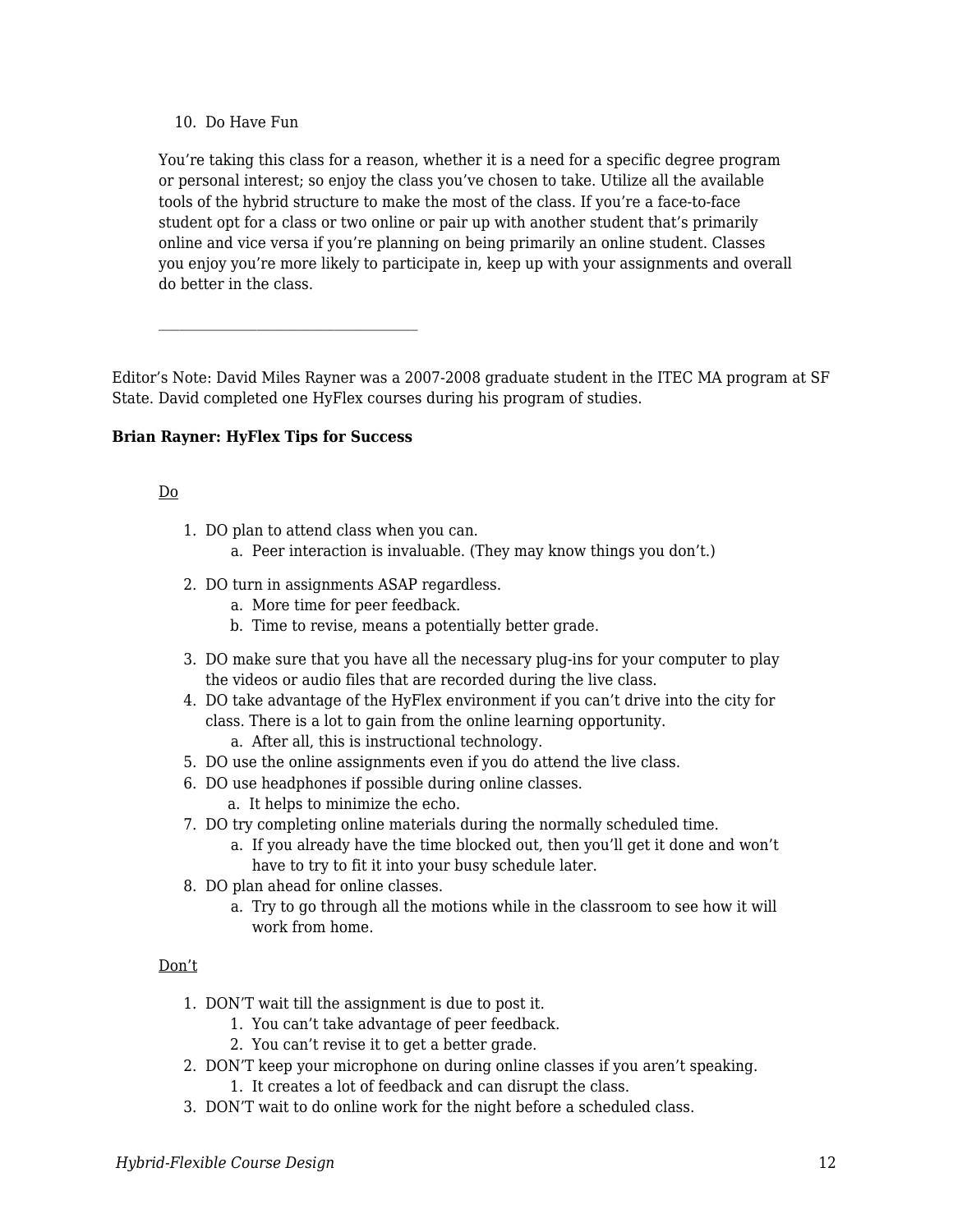- 1. It's often more work than you think.
- 4. DON'T try to attend an online class if you aren't sure about how to use the technology.
	- 1. Get one of your peers to help you in class first.
	- 2. It takes away from the real learning opportunity because too much time is spent helping everyone get set up.
- 5. DON'T let the fact that you aren't attending the in-person instruction fool you into thinking that it's ok to procrastinate.
	- 1. It'll all pile up before you know it, and you'll be pulling all-nighters to finish your semester.
- 6. DON'T be the last to join an online learning session if there are limited seats. (You may find yourself left out.)

#### General Advice

When trying to determine if attending online is for you, consider how you feel about working on assignments on your own. If you tend to be a loner, then by all means, try an online class assignment day instead of driving to campus. If you are the type of person who likes meeting new people and sharing ideas with others, then definitely try to attend class in person more. There is a lot to gain from in-class interaction with your peers. Often they have ideas that you may not have heard before, or they can give you valuable feedback to make your project better than it otherwise would have been. (This was definitely the case with my projects.) Others can also potentially ask you questions about your work that helps you to develop it into a more complete work. They may ask questions that you might not have considered, or they can shed light on holes in your theories.

In a HyFlex environment, you get the opportunity to choose whether to attend in person or not. Often if I didn't have the necessary time to drive across town to get to class, I would just listen from home. Or just plan to listen to the

lecture after it is posted. Try the assignments and read the book as though you were attending in person every day. It's easy to forget that you have class when you aren't attending in-person.

When online instruction is given, where it's fully interactive, treat it as you would a corporate conference call.

- Mute when you aren't speaking
- Stay on topic
- Gather your thoughts before you begin speaking
- Don't monopolize the session

 $\mathcal{L}_\text{max}$ 

Do take advantage of the technology and share your desktop, or a website that others might really appreciate knowing about.

Editor's Note: Brian Rayner is a 2008 graduate of the ITEC MA program. Brian completed two HyFlex courses during his program of studies.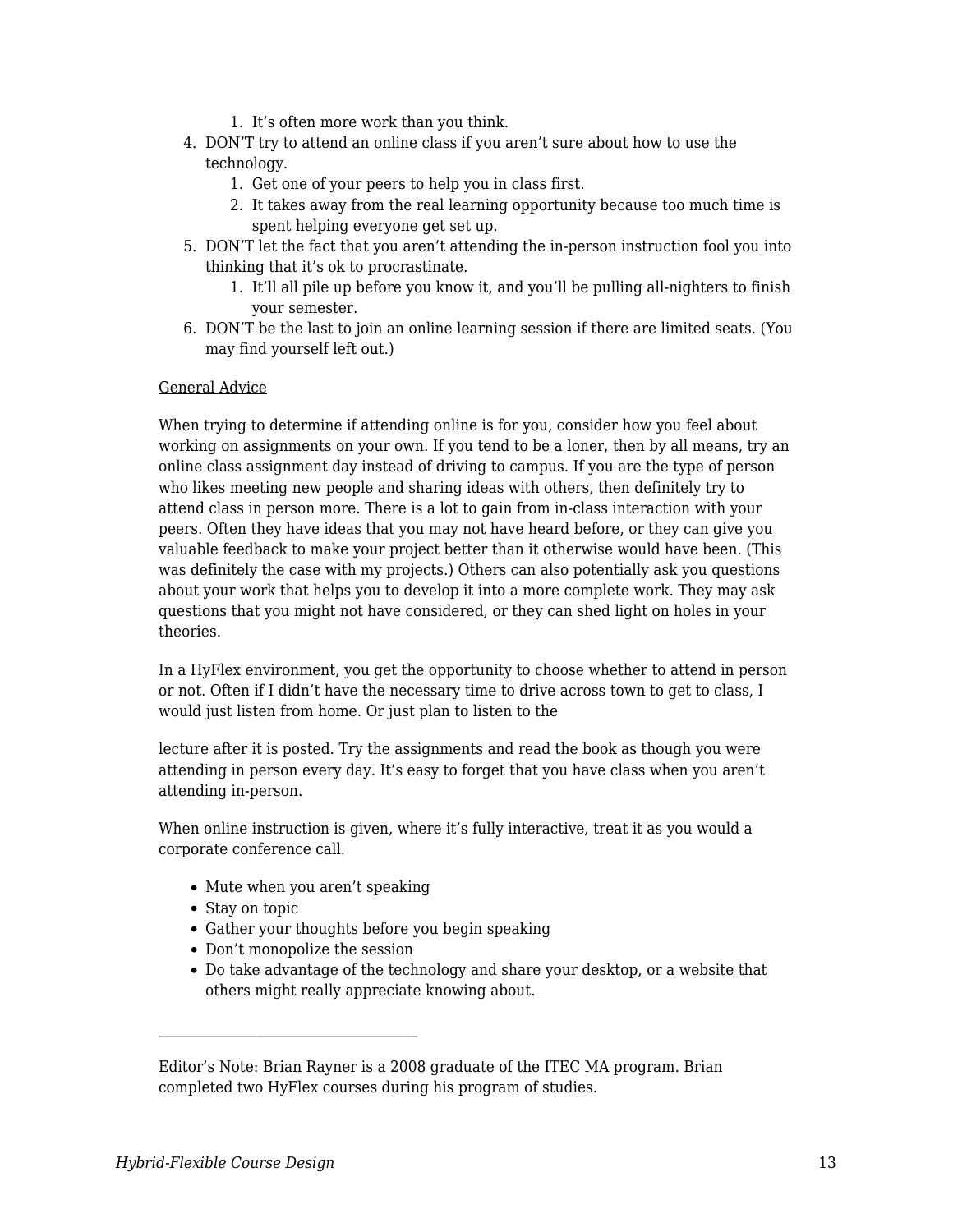#### **Kate Miffitt: Tips for Participating in Hybrid Classes**

The HyFlex course format affords a lot of flexibility in how you manage your coursework and your schedule. You will find that classmates participate in different ways, with some mostly online, others mostly in-person, and a few who will participate in both formats evenly. Below are some tips geared towards the varying participation styles. Read through them, and think about what approach might work best for you.

#### Mostly/Only Online

When deciding if you will participate exclusively online, consider your personality in addition to your schedule. Students who work well independently, manage their time, and communicate effectively thrive in the online environment. If you like a lot of feedback and interaction or find the course material challenging, you should consider attending class in-person.

Set a schedule, and stick to it. Because you don't have a face-to-face meeting to prepare for every week, it is easy to procrastinate and put off assignments until the last minute. While you may be able to get by with this approach, ultimately you will find that you cheat yourself out of richer discussions and valuable feedback by not being involved in the class in a timely manner. Set a realistic schedule of about 8 - 10 hours a week, and then meet your deadlines.

One approach is to designate a day for reading/ working on assignments, a day for participating in discussions, and a day at the end of the week to reply to classmates and revise your posted assignment.

Think quality, not quantity. When participating in discussions, focus on writing quality posts, even if it means you will post fewer times. If you are posting to a discussion that is about a reading for the week, try to write something different than what others are writing, even if you don't necessarily agree with it. Another way to contribute original posts is to relate the reading to an experience you had in the workplace; just be sure to tie your example back to the reading. Playing devil's advocate or highlighting a different point from the reading will keep the discussion fresh and will ultimately benefit all participants. If you are giving feedback to classmates on posted assignments, take the time to really review one or two and give critical feedback. It is more valuable to help one classmate improve his/her

project by giving detailed feedback than it is to tell five classmates "good job", and you will learn more by applying the class concepts thoroughly to other projects.

Get familiar with classmates' projects. It is likely that as the semester progresses, more discussions will relate to giving classmates feedback on their project progress. One way to make it easier to interact with whoever is online

for the week is to have a basic idea of what most of your classmates' projects are about. Remember that early in the semester, everyone will post a brief project description, which is a good resource to go back to in order to be able to give feedback to different classmates.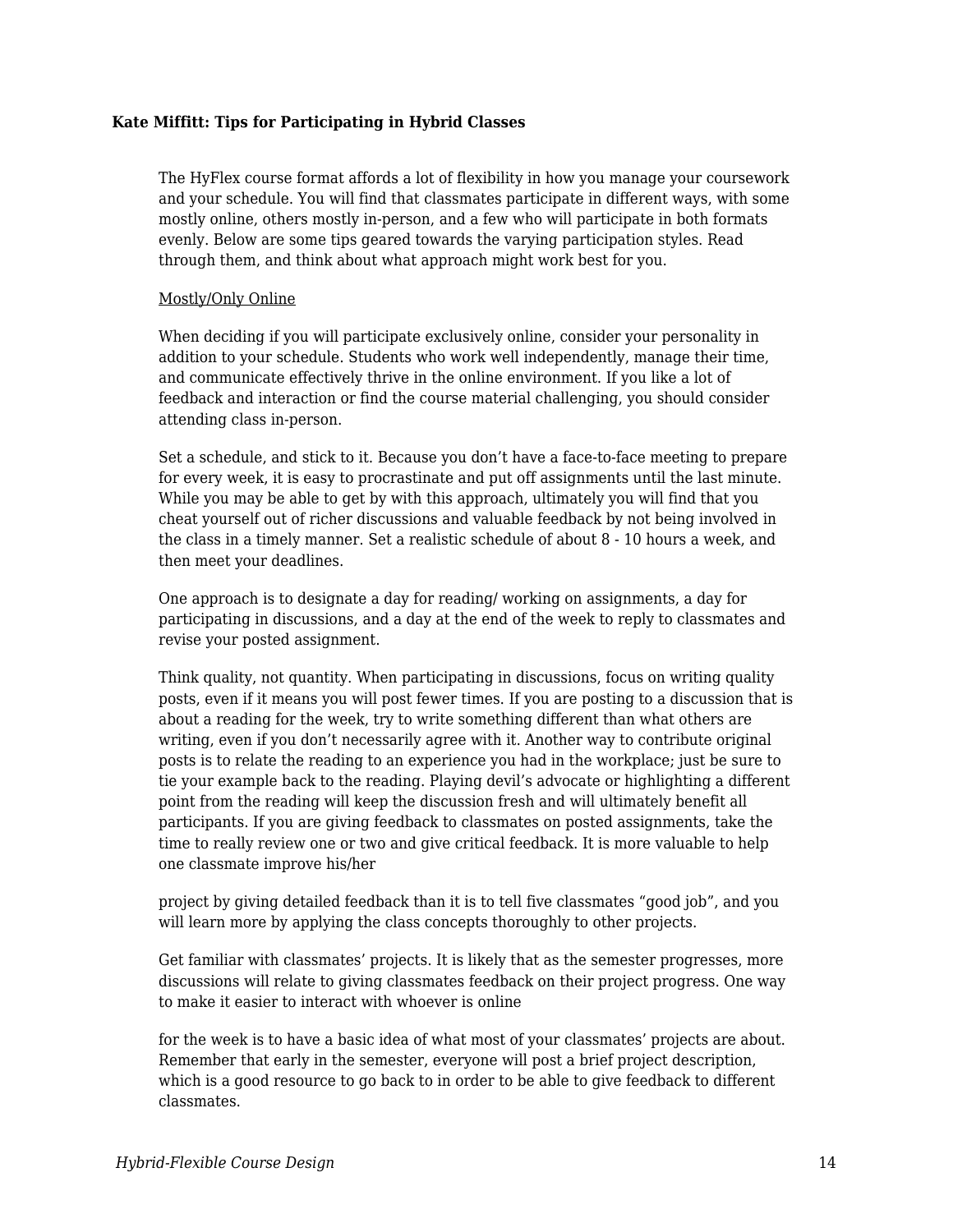Don't wait to ask questions, or ask for help. It is imperative that you be proactive and reach out to classmates or the instructor if you have questions or need help. If you are having trouble with a discussion topic, explain your confusion as clearly as possible so that others can respond. If you are stuck on an assignment, email the professor right away. It is likely that your confusion can be cleared up rather easily, even though it feels like it is just easier to just give up when you are alone.

#### Mix of Online and Face-to-Face

If you plan to participate face-to-face some weeks and online others, you will be getting the best of both mediums. However, it will require some work on your part to be able to change gears from online to in-class.

Get on a schedule that works for both. If you plan to go back and forth between meeting online and in-class, you will probably find that the deadlines for each are a little different. Because many online students participate on the weekend, they are often posting assignments and discussions after the face-to-face class has met. Therefore, you need to find a working schedule that allows you to be prepared on time for the weeks you attend in-person. That will likely mean posting ahead in the online forums so that you are also on schedule with the face-to-face class.

Be strategic in deciding in-class weeks. The hybrid approach is great in that it allows you to accommodate things that come up in your schedule (events, illness, etc.) while still participating in class. It is valuable, though, to be strategic in deciding the weeks you will be in-class in advance. If there will be a guest speaker, for example, or if the class will be going over a topic that is particularly challenging, those are good times to prioritize making it to the face-to-face session.

#### Mostly/Only Face-to-Face Class

Attending face-to-face classes enhances the social experience for many students. Because the class makes use of a robust LMS like iLearn, it is a good idea to think of yourself as an online student who participates in-person. You will still be expected to access course resources and post assignments online.

Check out the online discussions. It is a good idea to skim the online discussions, even if you are not going to participate in them. Keep in mind that classmates participating online have more time to craft responses to weekly topics. While the in-class discussion is likely to be more dynamic, the online discussion is more likely to be thought out and summarize key concepts. Use it as a resource and to potentially get a different perspective on topics.

Get familiar with the online format. Even if you plan to be in class every week, it is likely that you will participate online at least once. Don't wait until week 9 with a looming deadline to try to figure out how to post. Make sure you know how to use the various online tools and resources.

 $\mathcal{L}_\text{max}$ 

Editor's Note: Kate Miffitt is a 2007 graduate of the ITEC MA program. Kate completed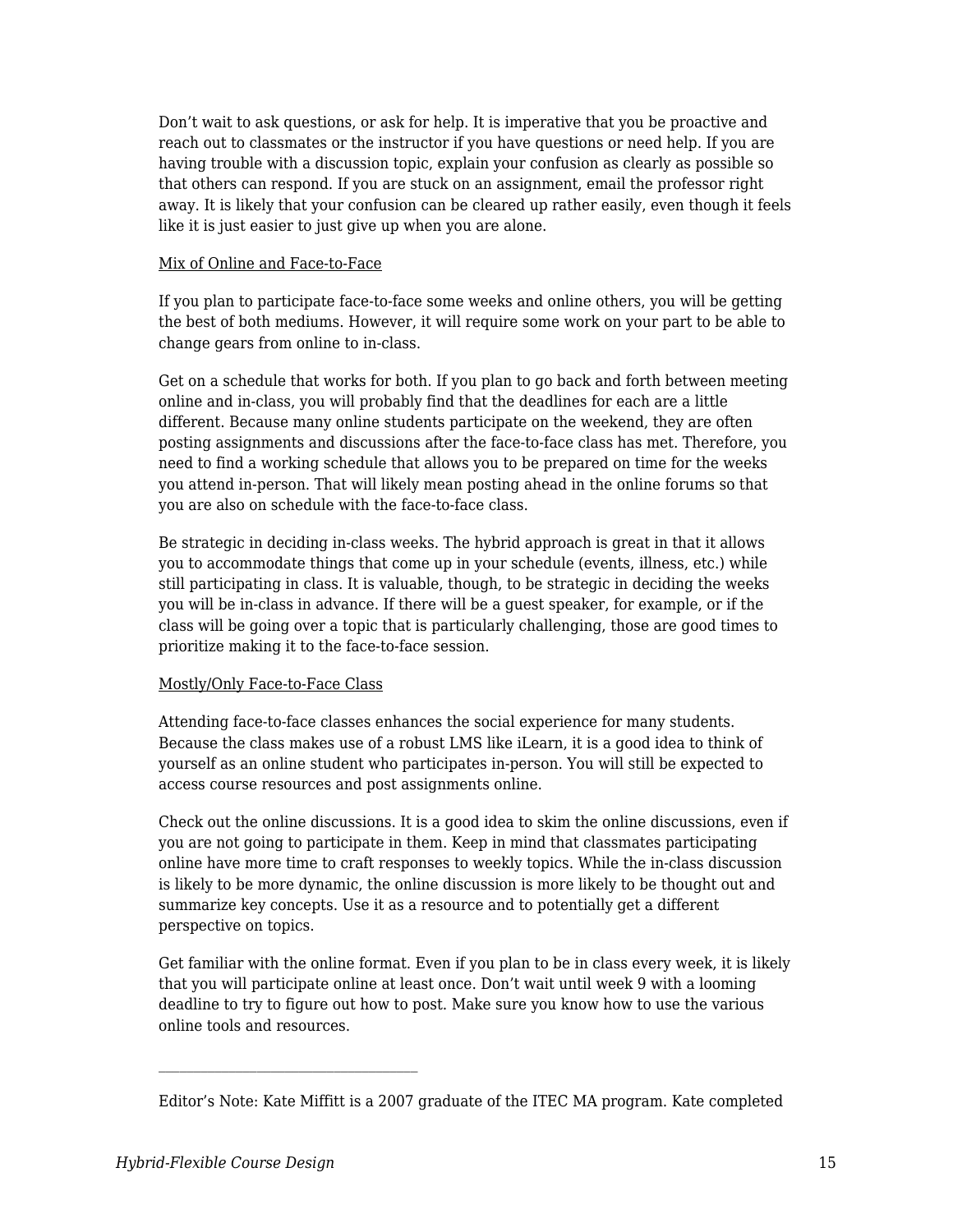three HyFlex courses during her program of studies.

## **References**

Barrett, S., Poe, C., & Spagnola-Doyle, C. (2008). *Power Up: A Practical Student's Guide to Online Learning.* Upper Saddle River, NJ: Pearson.

Beatty, B. (2007, October). Hybrid Classes with Flexible Participation Options – If you build it, how will they come? *Proceedings of the Association for Educational Communication and Technology International Conference*, Anaheim, CA.

Lee, H. W., Lim, K. Y., & Grabowski, B. L. (2008). Generative learning: Principles and implications for meaning making. In J. M. Spector, M. D. Merrill, J. Van Merrienboer, & M. P. Driscoll (Eds.), *Handbook of Research on Educational Communications and Technology (3rd ed.*, pp. 111-124). New York: Lawrence Erlbaum Associates.

Palloff, R. M., & Pratt, K. (1999). *Building learning communities in cyberspace: Effective strategies for the online classroom*. San Francisco: Jossey-Bass.

Reigeluth, C. M., Myers, R. D., and Lee, D. (2017). The Learner-Centered Paradigm of Instruction. In C. M. Reigeluth, B. J. Beatty and R.D. Myers (Eds.), (2017). *Instructional-design theories and models: The learner-centered paradigm of education.* New York, NY: Routledge.

Smith, B. L., MacGregor, J., Matthews, R. S., Gabelnick, F. (2004) *Learning communities: Reforming undergraduate education*. San Francisco: Jossey-Bass.



Beatty, B. J. (2019). Learning in a Hybrid-Flexible Course: The Student Experience in HyFlex Courses. In B. J. Beatty (Ed.), *Hybrid-Flexible Course Design*. EdTech Books. https://edtechbooks.org/hyflex/student\_experience